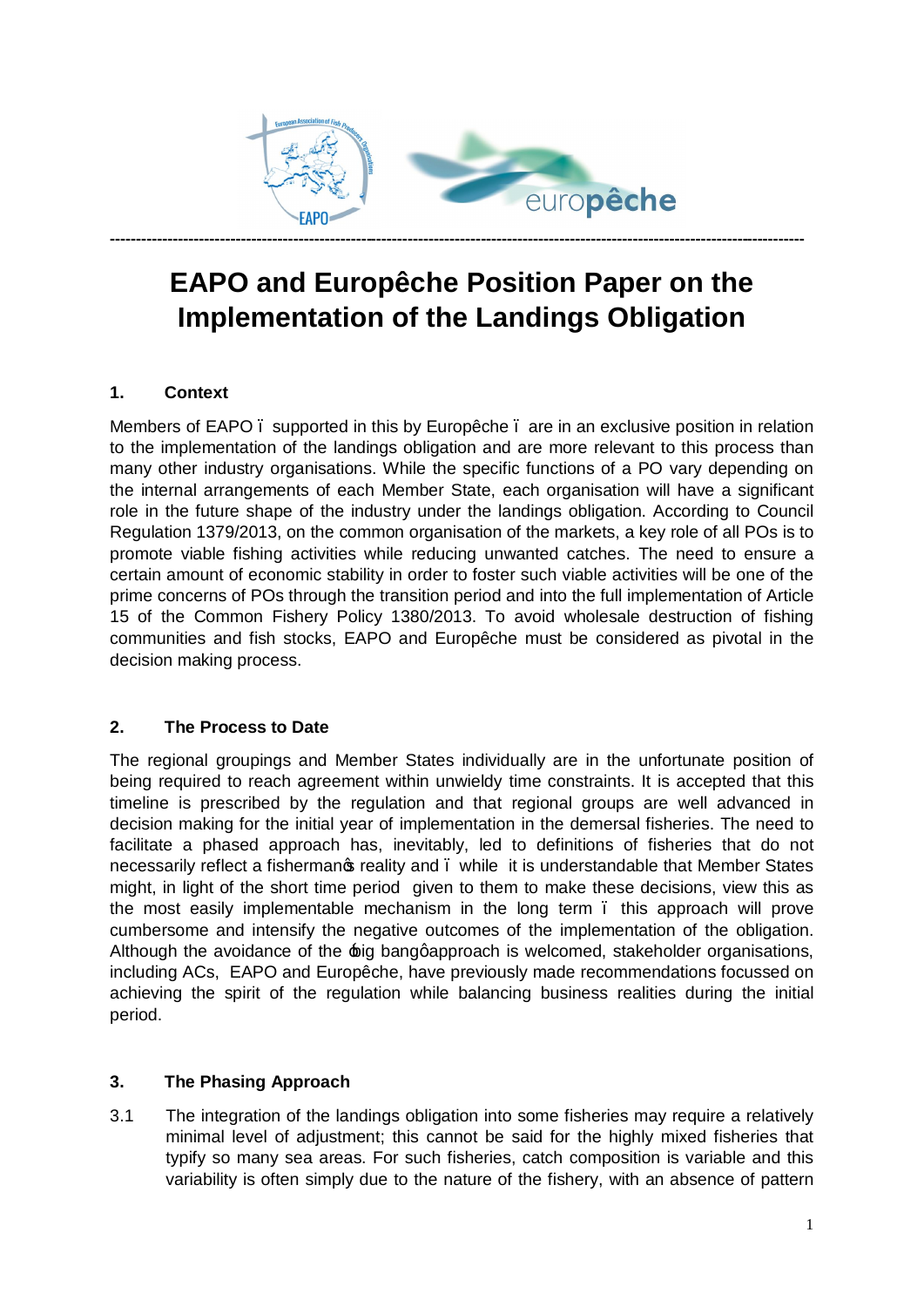or explanation, rather than temporal or spatial factors. This leads to a plethora of problems when considering appropriate policy options. At this point in time many of the critical policy and technical aspects remain unclear, or indeed unknown, and it is impossible for fishermen to take measures to future proof their businesses or for managers, such as POs, to future proof their management mechanisms. What can be predicted is that the quota for certain species will be exhausted prematurely creating chokes, although the scale of this problem cannot be predicted with any certainty.

- 3.1.1 It is noted that the Member State regional groups appear to be in favour of using historical definitions to describe the phasing. In many ways this approach can be understood as it provides a definition that does not encourage an artificial alteration in the true activity of a vessel. This addresses the risk that any artificial alteration may actually increase mortality as a consequence of a skipper seeking to avoid for as long as possible what he believes to be an unachievable requirement to land all catches. The industry stakeholders involved in the North Western Waters have put forward a different view. For some fisheries, using historical definitions may be considered to be more appropriate than for others. Therefore the advice provided by the NWWAC should be considered in the context of regional difference to fully understand the difficulties and nuances of a fishery.
- 3.1.2 The differing, sea area specific, time scales of development of the phasing approach mean that fishing industry engagement with regional groupings and Member States needs to be modified for different areas to remain relevant. In cases where phasing methodology has not been formally agreed, the specific characteristics of the fisheries should be taken into account at this late stage and the advice provided by the NWWAC, and endorsed by EAPO, should be revisited to be taken into account within the joint recommendations of the regional groups. For avoidance of doubt, this advice centred on the recommendation of an elective approach in which the master of a fishing vessel would define the fishery in which he intends to participate for each trip or agreed period of time. Member States will be familiar with the arguments for this position, although an EAPO information paper on the subject has been attached (see Annex I).
- 3.1.3 There a number of very specific possible scenarios about which the industry is concerned in the event that a historical track record methodology is introduced, particularly in Area VII.
	- 3.1.3.1 By utilising historical fishing patterns a vessel may be categorised as being in a fishery in which it no longer participates. For example a whitefish gadoid vessel in the Celtic Sea in 2014 may have invested significant monies in refitting freezer systems to enable it to freeze Nephrops at sea. In this type of situation it would appear that the vessel would be subject to the landing obligation rules for whitefish gadoid vessels when in reality it is a Nephrops vessel.
	- 3.1.3.2 A second possible scenario is that when using the threshold test a vessel could in fact be assigned to several different fisheries categories. For example in the Celtic Sea a vessel could meet the requisite threshold for both a Nephrops and Gadoid vessel. It would be contrary to the phasing in principle if this vessel is subjected to a landing obligation for a number of different fisheries as this reduces the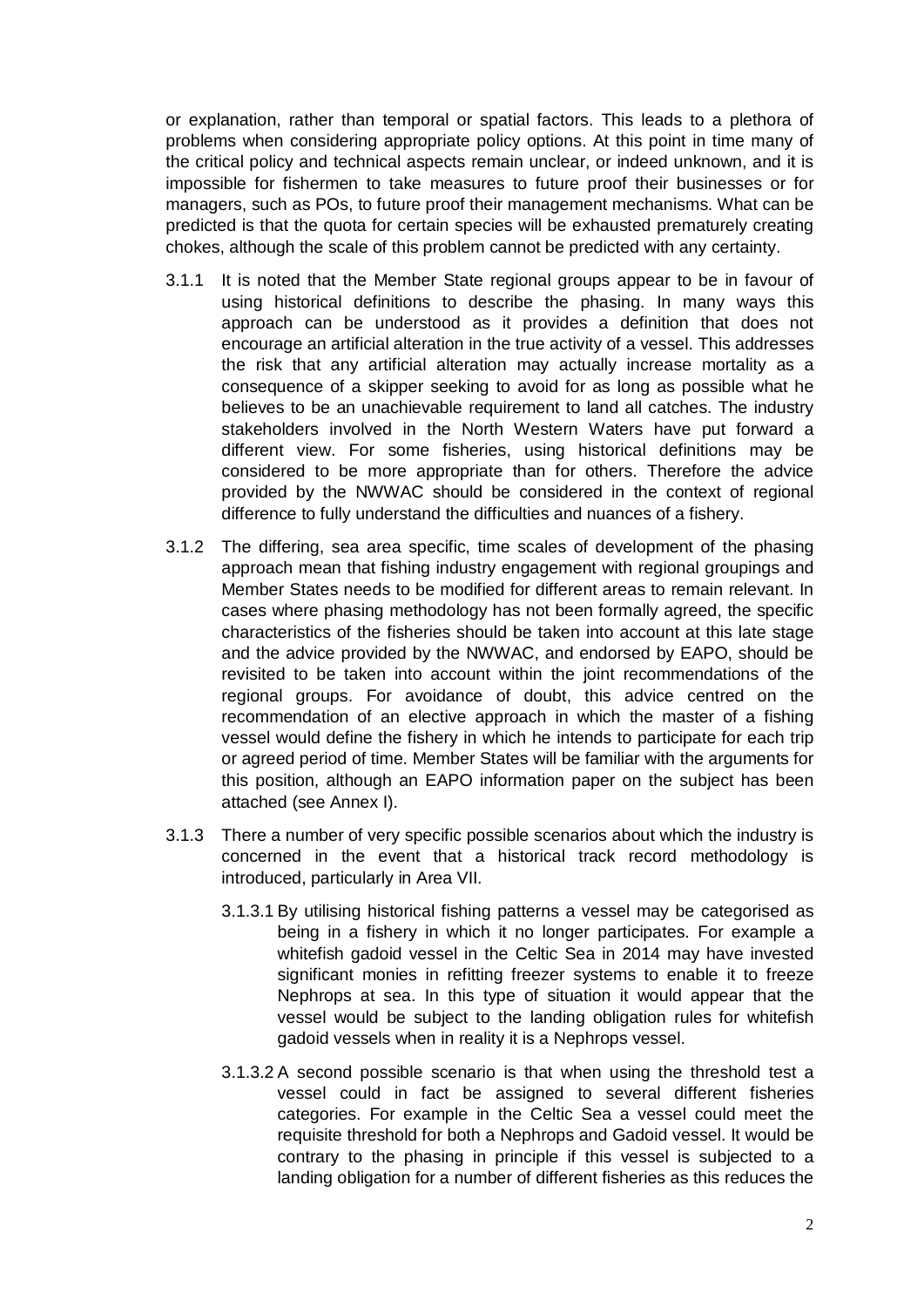vessels flexibility and ability to adapt to the Landing Obligation. It will also result in an un-level playing field whereby vessels in the same fisheries are treated differently.

- 3.1.3.3 In addition it could result in the nonsensical situation whereby a Nephrops vessels is by virtue of its historical catch composition categorised as a whitefish gadoid vessel for the purposes of the Landing Obligation implementation. One would presume (based on the CFP regulation) this vessel cannot be forced to revert to being a whitefish gadoid vessel but it would appear if the approach being proposed by the Member States Working Group is followed that it would be subject to a landing obligation for Whitefish (and not Nephrops). This would totally defeat the basic concept of a harmonised and fair fisheries policy for European citizens.
- 3.1.4 For sea areas where phasing has been agreed at regional level, industry feedback should be considered and POs should be central to further developments.
- 3.2 While the time constraints imposed upon Member States are recognised, the attempt at a  $\pm$ oad mapgfrom the Scheveningen group is welcome. An indication of the likely direction of travel between 2016 and 2019 is essential for fisheries businesses and the inclusion of POs in the process of construction is fundamental in trying to ensure coherence.

#### **4. Exemption for High Survival**

- 4.1 It is assumed that all stakeholders agree with the position that the implementation of the obligation to land all catches should not result in an increased level of mortality for any stock. It is clear that the most beneficial approach to the maintenance of the stocks of such species should be to grant high survival exemptions for them and that such action should be prioritised in the development of discard plans.
	- 4.1.1 There are a number of stocks with a significant quantity of anecdotal and greyq evidence to support post capture survival, but without the scientific evidence to rigorously defend the individual case. In such circumstances, a pragmatic approach should be taken towards such an exemption. The resolution of the supporting evidence can be improved over time, something that is encouraged by the finite life span of discard plans.
	- 4.1.2 It is unlikely that rigorous scientific evidence will exist for survival of a species in all fisheries with all gear types. In this case the use of the exemption should be based on a risk based approach, pragmatically applying data from other fisheries and other gear types. Again, the resolution of these data can be improved over time.
	- 4.1.3 The sector will consider any requests for assistance, from both existing and new investigations and would request that anecdotal information from and data collected by fishermen will be given the weight that it deserves.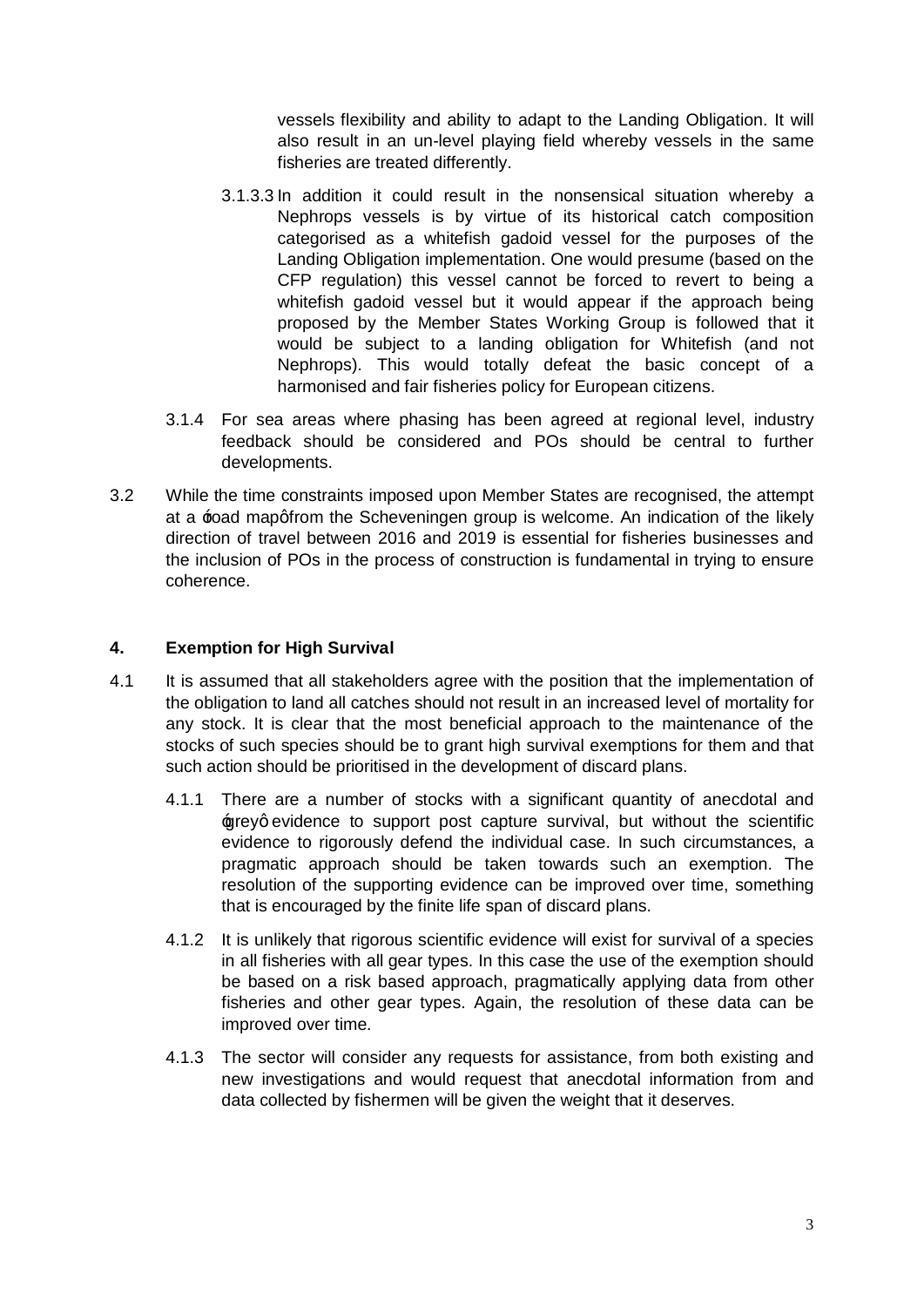4.2 Investment will undoubtedly be required in shore side infrastructure to process unwanted product but it is unforgiveable to encourage such investment based on hyper-inflated tonnages that will disappear with a survival exemption that is likely at the outset.

#### **5. De Minimis**

In mixed fisheries operating in different areas almost any catch regulated species can become a choke species. The high number of catch regulated species that are likely to end up in a net of a mixed fishery vessel in combination with a limited availability of quota means that a mandatory premature shutdown of fishery operations can frequently occur. Therefore the De Minimis exemption should be applied to all catch regulated stocks for which there are no national quotas or the national quotas are fully used.

With reference to the CFP wording the percentage of what can be discarded should be applied to the annual catches of species that are subject to the landing obligation. The flexibility provided by article 15.7 is only satisfactory if the basis to calculate the De Minimis is sufficiently broad. This is why this article is written this way.

Additional exemptions should be considered, including fish damaged by predation in the gear itself or by rubbing against it, in order to avoid overwork of crewmembers and the increase of landing costs for the companies, which would see their viability affected.

#### **6. Quota and MCRS**

Quota uplifts – in combination with an assessment for which TACs the creation of new groupings, similar to Norway Others in the North Sea would be useful – should be determined based on the level playing field principle. The level playing field objective should also be the driver for ultimately agreeing the Minimum Conservation Reference Sizes for all species.

#### **7. Landing obligation and safety at sea**

The impact on safety at sea in a broad sense has not been assessed by the European colegislators so far. The social partners in the Sectoral Social Dialogue Committee on Sea-Fisheries have pointed this out in an extensive letter to Commissioner Juncker, but have not received any serious reaction to date.

Threats to safety at sea as a result of implementing the landing obligation identified so far are:

- 1. Longer working hours resulting in fatigue and going against international and European minimum standards.
- 2. In order to avoid longer working hours the number of crew members on board will have to be increased;
	- a. Leading to dewatering of share wages resulting in income drops up to 50%;
	- b. Most fishing vessels lack additional crew accommodation.
- 3. Most fishing vessels lack accommodation for fisheries observers.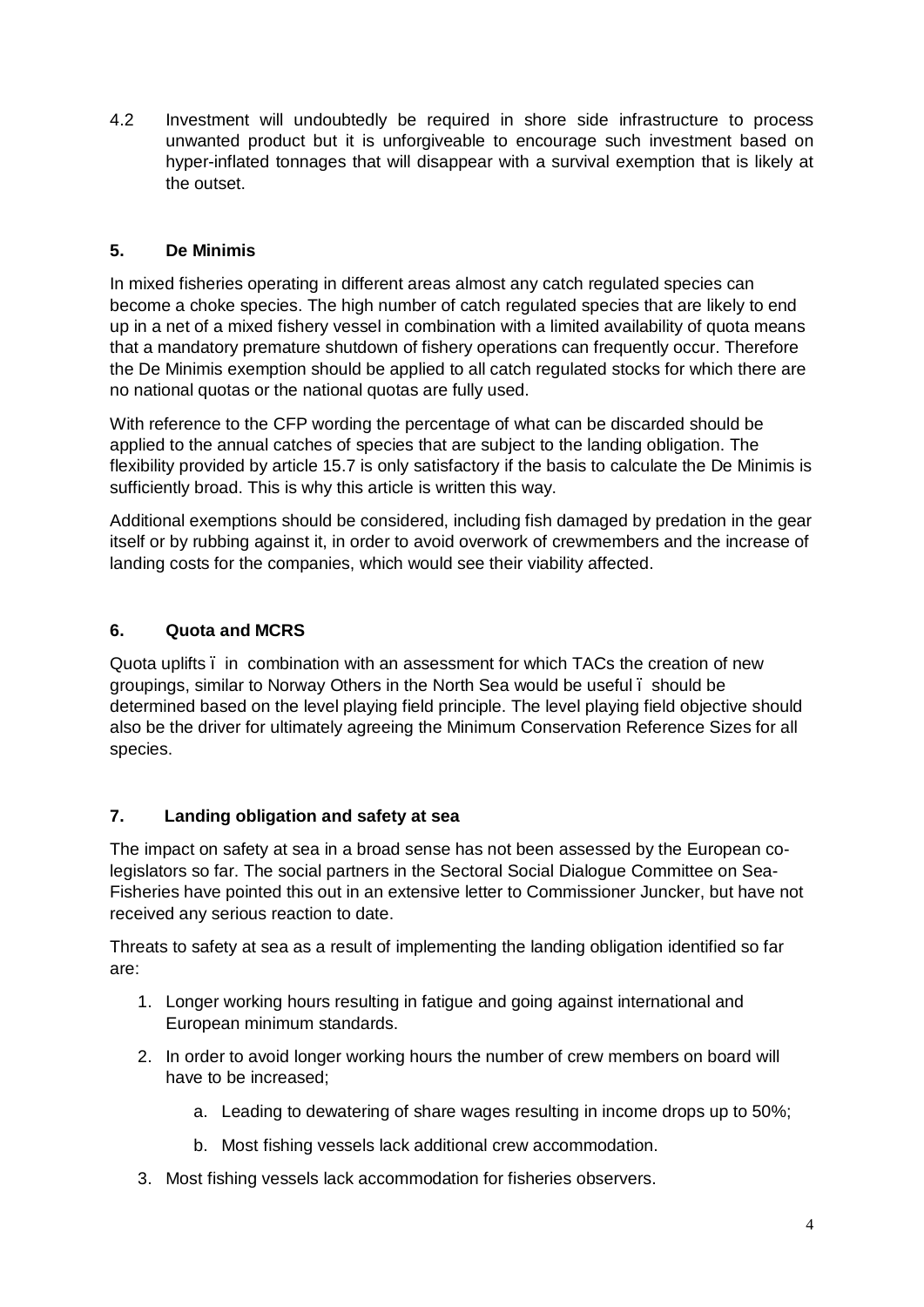- 4. Declining revenues, which will lead to:
	- a. Loss of EU-skilled fishers to other EU (and non EU) maritime sectors;
	- b. Lack of availability of national skilled fishers leads to demand for fishers from other Member States but the free movement of fishers is hampered by the lack of a harmonized system of fishersqtraining and certification, which potentially leads to undermanned fishing vessels;
	- c. The combination of a shortage of skilled fishers and declining revenues will lead to the possible (illegal) deployment of cheap labour from outside the EU with all related threats to safety at sea attached thereto;
	- d. Worries and sorrows of fishers about financial (family) situation, resulting in possible accidents due to lack of concentration.
- 5. Fishing vessel stability may be compromised.
- 6. On top of the extra labour (costs) on board, the shore processing costs will exceed the proceeds and undermine the economical sustainability of fishing businesses, often SME $\infty$  and family businesses.

(EAPO & Europêche – 11 May 2015)